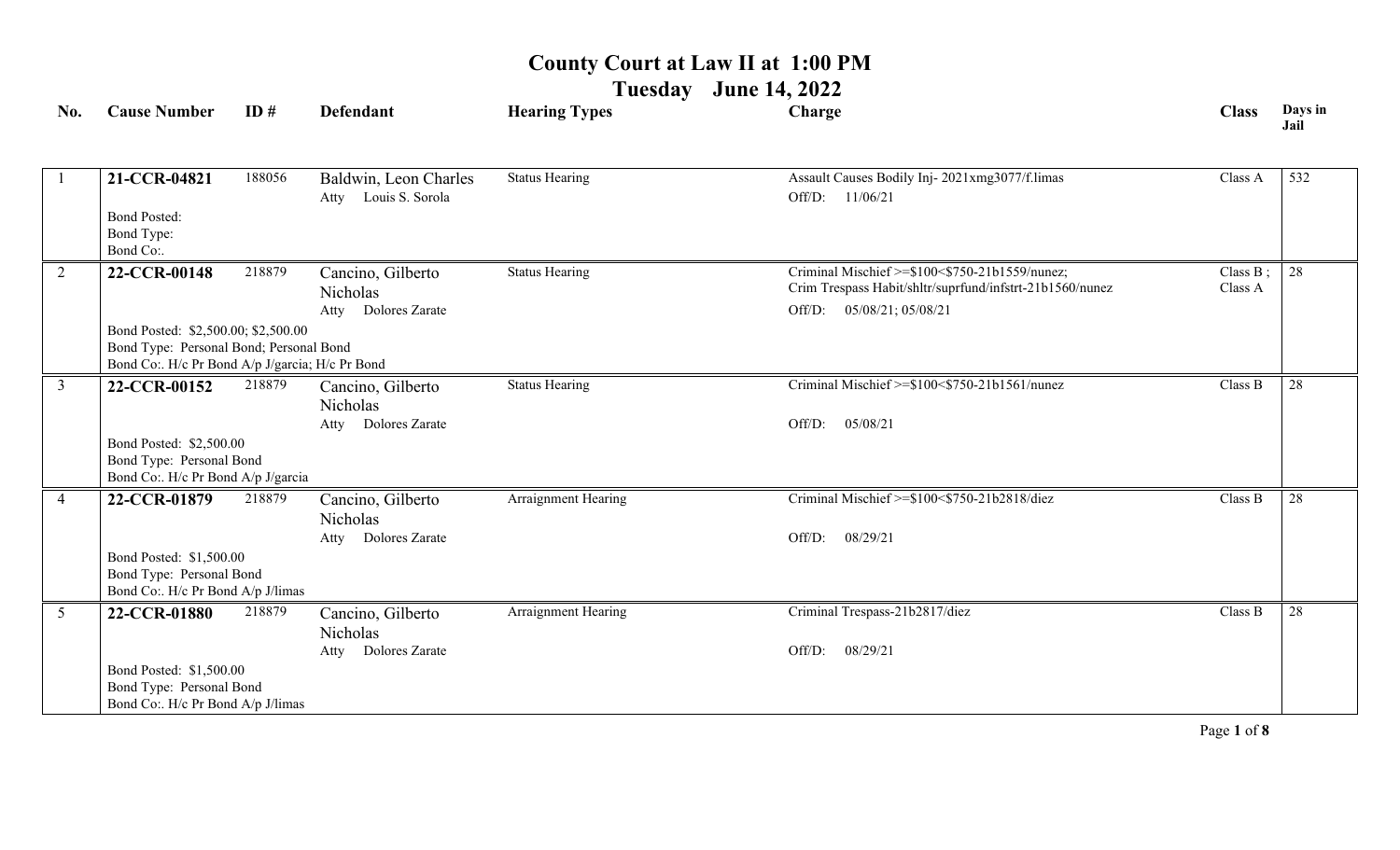**Tuesday June 14, 2022**

| No.            | <b>Cause Number</b>                                            | ID#    | <b>Defendant</b>                                  | <b>Hearing Types</b>  | Charge                                                                                                         | <b>Class</b>        | Days in<br>Jail |
|----------------|----------------------------------------------------------------|--------|---------------------------------------------------|-----------------------|----------------------------------------------------------------------------------------------------------------|---------------------|-----------------|
| 6              | 21-CCR-03650                                                   | 214452 | Cruz, Edgar<br>Louis S. Sorola<br>Atty            | <b>Status Hearing</b> | Evading Arrest Detention-20b4350/diez;<br>Theft Prop >=\$750<\$2,500-20b4351/diez<br>Off/D: 12/26/20; 12/26/20 | Class A;<br>Class A | 279             |
|                | <b>Bond Posted:</b><br>Bond Type:<br>Bond Co:.                 |        |                                                   |                       |                                                                                                                |                     |                 |
| $\overline{7}$ | 21-CCR-04746<br><b>Bond Posted:</b><br>Bond Type:<br>Bond Co:. | 214452 | Cruz, Edgar<br>Atty Louis S. Sorola               | <b>Status Hearing</b> | Interfer W/emergency Call-21b2870/decoss<br>Off/D: 08/31/21                                                    | Class A             | 279             |
| 8              | 22-CCR-02042<br><b>Bond Posted:</b><br>Bond Type:<br>Bond Co:. | 285631 | Espinosa Gomez, Yunier<br>Atty                    | Arraignment Hearing   | Racing On Highway-2200268350/hernandez<br>Off/D: 05/09/22                                                      | Class B             | 29              |
| $\overline{9}$ | 22-CCR-01305<br><b>Bond Posted:</b><br>Bond Type:<br>Bond Co:. | 236357 | Espinoza, Luis Alberto<br>Anthony Cornejo<br>Atty | <b>Status Hearing</b> | Theft Prop >=\$100<\$750-22har728/gonzalez<br>Off/D: 03/24/22                                                  | Class B             | 73              |
| 10             | 22-CCR-01679<br><b>Bond Posted:</b><br>Bond Type:<br>Bond Co:. | 236357 | Espinoza, Luis Alberto<br>Anthony Cornejo<br>Atty | Arraignment Hearing   | Resist Arrest Search Or Transport/21har2751/garcia<br>Off/D:<br>12/16/21                                       | Class A             | 73              |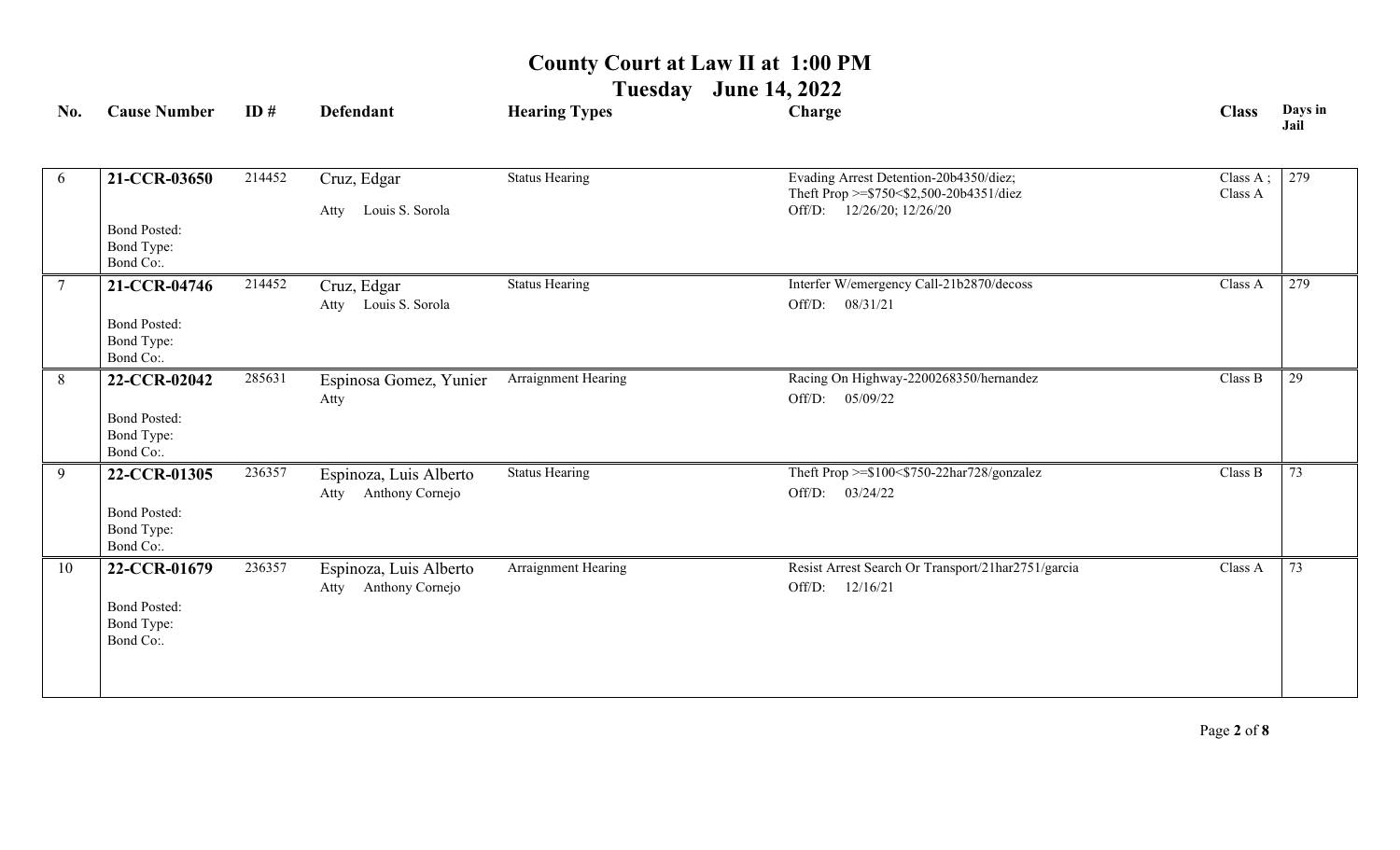**Tuesday June 14, 2022**

| No. | <b>Cause Number</b>                                                                            | ID#    | <b>Defendant</b>                                                 | <b>Hearing Types</b>  | Charge                                                                         | <b>Class</b> | Days in<br>Jail |
|-----|------------------------------------------------------------------------------------------------|--------|------------------------------------------------------------------|-----------------------|--------------------------------------------------------------------------------|--------------|-----------------|
| -11 | 22-CCR-01797                                                                                   | 285534 | Flores, Daniel<br>Atty Fabian Limas, Jr.                         | Arraignment Hearing   | Unl Carrying Weapon-22har997/saenz<br>Off/D: 04/25/22                          | Class A      | 41              |
|     | <b>Bond Posted:</b><br>Bond Type:<br>Bond Co:.                                                 |        |                                                                  |                       |                                                                                |              |                 |
| 12  | 17-CCR-04542                                                                                   | 270786 | Garza, Rigoberto Jacob<br>Javier Aguirre<br>Atty                 | <b>Status Hearing</b> | Poss Marij <2oz- 1700414c/garza<br>Off/D: 07/07/17                             | Class B      |                 |
|     | Bond Posted: \$10,000.00; \$2,000.00<br>Bond Type: Personal Bond; Surety Bond<br>Casualty Co.) |        | Bond Co:. Hc Pr Bond J/cordova; Ro-que Bail Bonds (allegheny     |                       |                                                                                |              |                 |
| 13  | 22-CCR-00902                                                                                   | 048872 | Gutierrez Escobedo, Jose<br>Luis<br>Lawrence "l.j." Rabb<br>Atty | Arraignment Hearing   | Criminal Mischief $\ge$ \$750 < \$2,500- 2022xmg24/limas<br>01/01/22<br>Off/D: | Class A      | 41              |
|     | Bond Posted: \$5,000.00<br>Bond Type: Attorney Bond<br>Bond Co:. Atty Bnd - Noe Robles         |        |                                                                  |                       |                                                                                |              |                 |
| 14  | 22-CCR-00245<br>Bond Posted: \$500.00<br>Bond Type: Personal Bond<br>Bond Co:. Leyva, David    | 259093 | Leyva, David<br>Atty Noe Alaniz, Jr.                             | <b>Status Hearing</b> | Criminal Mischief >=\$750<\$2,500-21har1678/saenz<br>06/18/21<br>Off/D:        | Class A      | 25              |
| 15  | 22-CCR-00246<br>Bond Posted: \$500.00<br>Bond Type: Personal Bond<br>Bond Co:. Leyva, David    | 259093 | Leyva, David<br>Noe Alaniz, Jr.<br>Atty                          | <b>Status Hearing</b> | Criminal Mischief >=\$100<\$750-21har1622/saenz<br>Off/D:<br>06/16/21          | Class B      | 25              |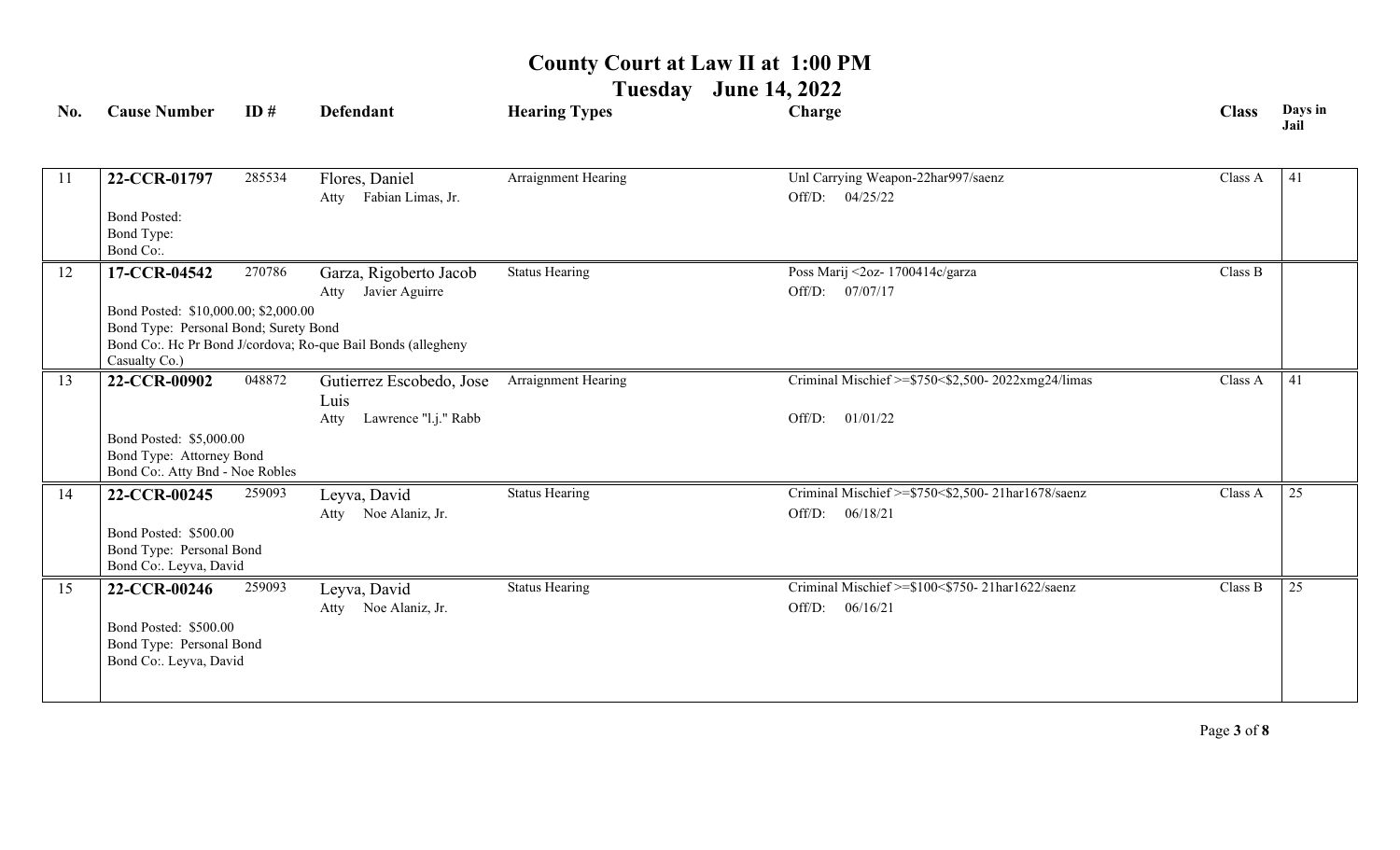**Tuesday June 14, 2022**

| No. | <b>Cause Number</b>                                                          | ID#    | <b>Defendant</b>                                                 | <b>Hearing Types</b>  | Charge                                                                                        | <b>Class</b>        | Days in<br>Jail |  |  |
|-----|------------------------------------------------------------------------------|--------|------------------------------------------------------------------|-----------------------|-----------------------------------------------------------------------------------------------|---------------------|-----------------|--|--|
|     |                                                                              |        |                                                                  |                       |                                                                                               |                     |                 |  |  |
| 16  | 20-CCR-00257                                                                 | 264842 | Martinez, Evonne                                                 | <b>Status Hearing</b> | Theft Prop >=\$100<\$750-19har2236/garcia                                                     | Class B             | 116             |  |  |
|     |                                                                              |        | Atty Albert Lee Rodriguez,<br>Iii                                |                       | Off/D: 11/27/19                                                                               |                     |                 |  |  |
|     | Bond Posted: \$2,500.00                                                      |        |                                                                  |                       |                                                                                               |                     |                 |  |  |
|     | Bond Type: Surety Bond                                                       |        |                                                                  |                       |                                                                                               |                     |                 |  |  |
|     | Bond Co:. Devolada Bail Bonds                                                |        |                                                                  |                       |                                                                                               |                     |                 |  |  |
| 17  | 20-CCR-00329                                                                 | 264842 | Martinez, Evonne                                                 | <b>Status Hearing</b> | Theft Prop >=\$100<\$750-19har2116/guerra;<br>Theft Prop 20-ccr-329-b J/betancourt **pr Bnd** | Class B;<br>Class B | 116             |  |  |
|     |                                                                              |        | Albert Lee Rodriguez,<br>Atty                                    |                       | Off/D: 10/10/19; 02/04/20                                                                     |                     |                 |  |  |
|     |                                                                              |        | Iii                                                              |                       |                                                                                               |                     |                 |  |  |
|     | Bond Posted: \$5,000.00; \$4,000.00<br>Bond Type: Surety Bond; Personal Bond |        |                                                                  |                       |                                                                                               |                     |                 |  |  |
|     |                                                                              |        | Bond Co:. Ro-que Bail Bonds (allegheny Casualty Co.); Pr Bnd A/p |                       |                                                                                               |                     |                 |  |  |
|     | J/betancourt                                                                 |        |                                                                  |                       |                                                                                               |                     |                 |  |  |
| 18  | 20-CCR-00335                                                                 | 264842 | Martinez, Evonne                                                 | <b>Status Hearing</b> | Poss Marij <2oz - 19har1999/garcia;                                                           | Class B;<br>Class B | 116             |  |  |
|     |                                                                              |        | Albert Lee Rodriguez,<br>Atty                                    |                       | Theft Prop >=\$100<\$750 - 19har2001/garcia<br>Off/D: 10/26/19; 10/26/19                      |                     |                 |  |  |
|     |                                                                              |        | <b>Tii</b>                                                       |                       |                                                                                               |                     |                 |  |  |
|     | Bond Posted: \$500.00; \$500.00<br>Bond Type: Surety Bond; Surety Bond       |        |                                                                  |                       |                                                                                               |                     |                 |  |  |
|     | Bond Co:. Devolada Bail Bonds; Devolada Bail Bonds                           |        |                                                                  |                       |                                                                                               |                     |                 |  |  |
| 19  | 20-CCR-00339                                                                 | 264842 | Martinez, Evonne                                                 | <b>Status Hearing</b> | Theft Prop >=\$100<\$750-19har2351/guerra                                                     | Class B             | 116             |  |  |
|     |                                                                              |        | Albert Lee Rodriguez,<br>Atty                                    |                       | Off/D:<br>11/26/19                                                                            |                     |                 |  |  |
|     |                                                                              |        | Iii                                                              |                       |                                                                                               |                     |                 |  |  |
|     | Bond Posted: \$4,000.00<br>Bond Type: Personal Bond                          |        |                                                                  |                       |                                                                                               |                     |                 |  |  |
|     | Bond Co:. Pr Bnd A/p J/betancourt                                            |        |                                                                  |                       |                                                                                               |                     |                 |  |  |
|     |                                                                              |        |                                                                  |                       |                                                                                               |                     |                 |  |  |
|     |                                                                              |        |                                                                  |                       |                                                                                               |                     |                 |  |  |
|     |                                                                              |        |                                                                  |                       |                                                                                               |                     |                 |  |  |
|     |                                                                              |        |                                                                  |                       |                                                                                               |                     |                 |  |  |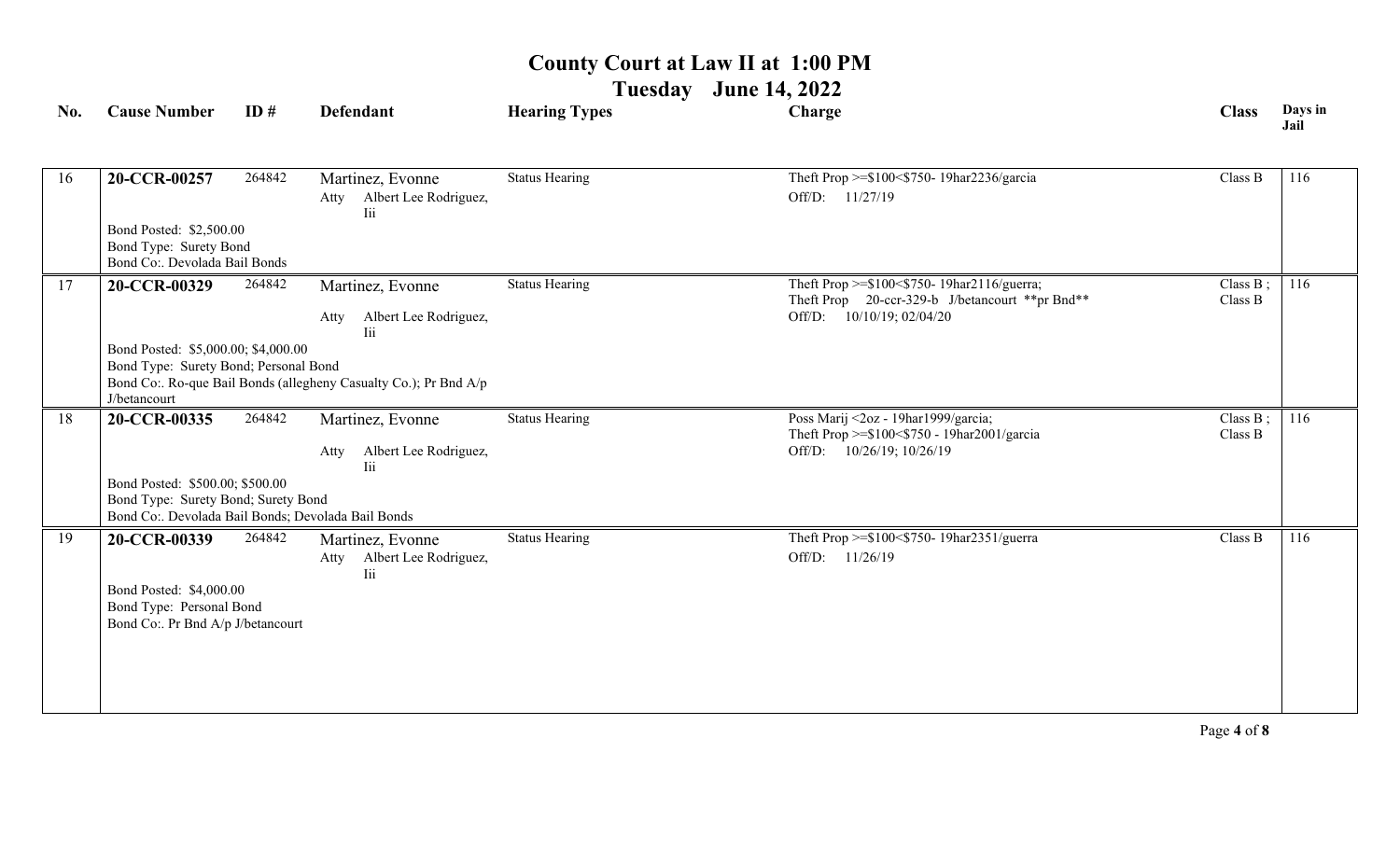**Tuesday June 14, 2022**

| No. | <b>Cause Number</b>                                                                                                                                                     | ID#    | <b>Defendant</b>                                                | <b>Hearing Types</b>  | Charge                                                                                         | <b>Class</b>        | Days in<br>Jail |  |
|-----|-------------------------------------------------------------------------------------------------------------------------------------------------------------------------|--------|-----------------------------------------------------------------|-----------------------|------------------------------------------------------------------------------------------------|---------------------|-----------------|--|
| 20  | 21-CCR-02487                                                                                                                                                            | 264842 | Martinez, Evonne<br>Atty Albert Lee Rodriguez,<br>Iii           | <b>Status Hearing</b> | Theft Prop >=\$100<\$750-21-00140c/garza<br>Off/D: 02/25/21                                    | Class B             | 116             |  |
|     | Bond Posted: \$3,000.00<br>Bond Type: Surety Bond<br>Bond Co:. Esquivel Bail Bonds                                                                                      |        |                                                                 |                       |                                                                                                |                     |                 |  |
| 21  | 21-CCR-04541                                                                                                                                                            | 264842 | Martinez, Evonne<br>Albert Lee Rodriguez,<br>Atty<br><b>Tii</b> | <b>Status Hearing</b> | Criminal Trespass-2100363c-garza;<br>Failure To Id-2100364c-garza<br>Off/D: 05/22/21; 05/22/21 | Class B;<br>Class B | 116             |  |
|     | Bond Posted: \$1,000.00; \$1,000.00<br>Bond Type: Surety Bond; Surety Bond<br>Bond Co:. El Padrino Bail Bonds (universal F&c); El Padrino Bail<br>Bonds (universal F&c) |        |                                                                 |                       |                                                                                                |                     |                 |  |
| 22  | 21-CCR-04940                                                                                                                                                            | 264842 | Martinez, Evonne<br>Albert Lee Rodriguez,<br>Atty<br><b>Iii</b> | <b>Status Hearing</b> | Fail To Identify Fugitive Intent Give False Info-2021laf00347/salas<br>10/26/21<br>Off/D:      | Class A             | 116             |  |
|     | <b>Bond Posted:</b><br>Bond Type:<br>Bond Co:.                                                                                                                          |        |                                                                 |                       |                                                                                                |                     |                 |  |
| 23  | 22-CCR-01588                                                                                                                                                            | 264842 | Martinez, Evonne<br>Albert Lee Rodriguez,<br>Atty<br>Iii        | Arraignment Hearing   | Theft Prop >=\$100<\$750-2100762/garza<br>Off/D: 04/09/21                                      | Class B             | 116             |  |
|     | Bond Posted: \$1,000.00<br>Bond Type: Personal Bond<br>Bond Co:. Pr Bnd A/p J/betancourt                                                                                |        |                                                                 |                       |                                                                                                |                     |                 |  |
|     |                                                                                                                                                                         |        |                                                                 |                       |                                                                                                |                     |                 |  |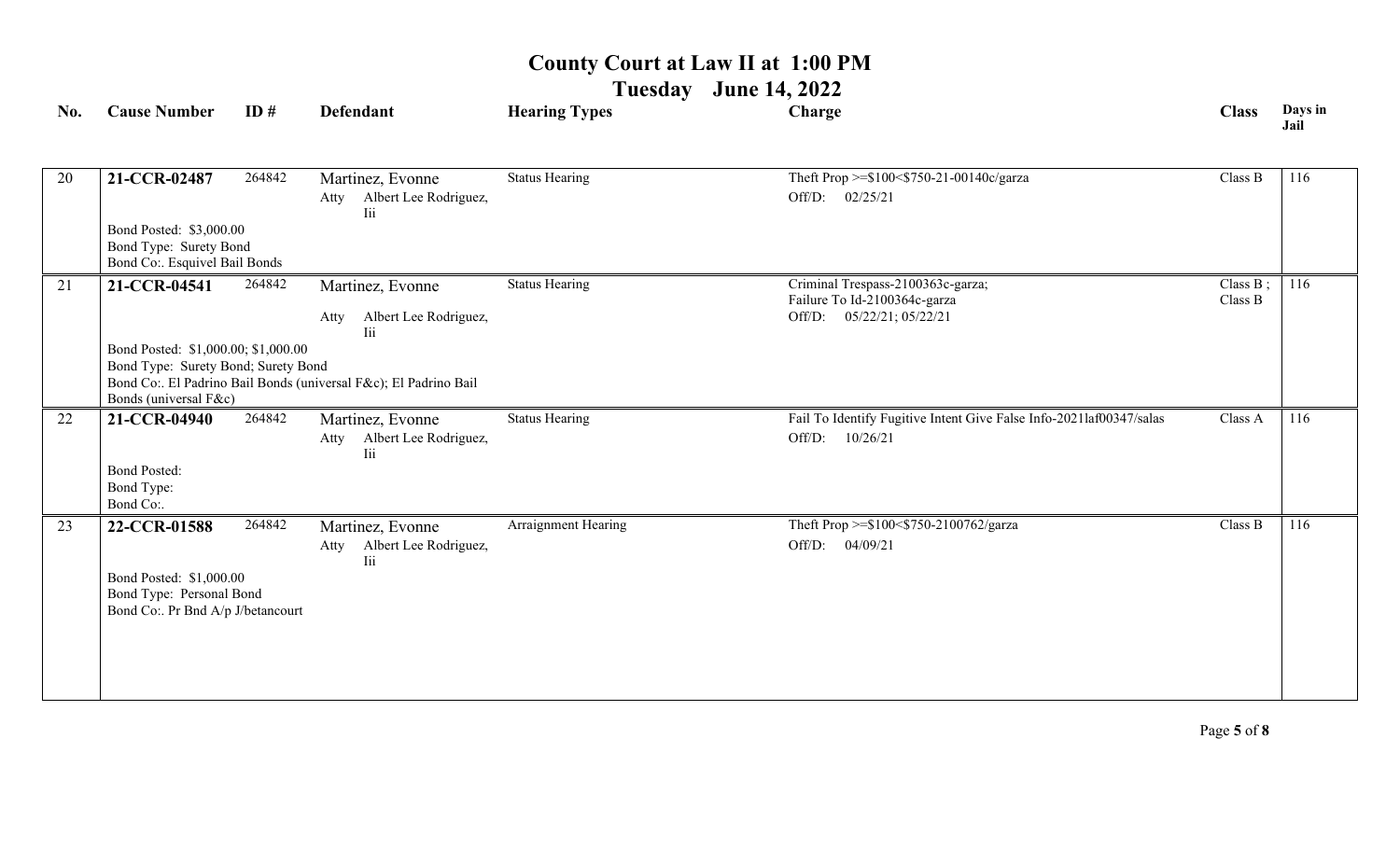**Tuesday June 14, 2022**

| No. | <b>Cause Number</b>                                                                      | ID#    | <b>Defendant</b>                                         | <b>Hearing Types</b>  | Charge                                                                               | <b>Class</b> | Days in<br>Jail |
|-----|------------------------------------------------------------------------------------------|--------|----------------------------------------------------------|-----------------------|--------------------------------------------------------------------------------------|--------------|-----------------|
| 24  | 22-CCR-01589                                                                             | 264842 | Martinez, Evonne<br>Albert Lee Rodriguez,<br>Atty<br>Iii | Arraignment Hearing   | Theft Prop >=\$100<\$750-2100761c/garza<br>Off/D: 04/09/21                           | Class B      | 116             |
|     | Bond Posted: \$1,000.00<br>Bond Type: Personal Bond<br>Bond Co:. Pr Bnd A/p J/betancourt |        |                                                          |                       |                                                                                      |              |                 |
| 25  | 22-CCR-00325                                                                             | 193980 | Nunez, Jaime<br>Oscar De La Fuente,<br>Atty<br>Jr.       | <b>Status Hearing</b> | Poss Marj <2oz Dfz Iat-21b2330/flores<br>Off/D: 07/19/21                             | Class A      | 105             |
|     | Bond Posted: \$3,000.00<br>Bond Type: Personal Bond<br>Bond Co:. Nunez, Jaime            |        |                                                          |                       |                                                                                      |              |                 |
| 26  | 22-CCR-01459                                                                             | 193980 | Nunez, Jaime<br>Oscar De La Fuente,<br>Atty<br>Jr.       | <b>Status Hearing</b> | Criminal Trespass Habit/superfund/infrastruction-22b666/flores<br>Off/D:<br>02/21/22 | Class A      | 105             |
|     | <b>Bond Posted:</b><br>Bond Type:<br>Bond Co:.                                           |        |                                                          |                       |                                                                                      |              |                 |
| 27  | 21-CCR-02497                                                                             | 285549 | Rodriguez, Brittany Jo<br>Rene Gomez<br>Atty             | <b>Status Hearing</b> | Poss Marij <2oz-21har292/garcia<br>Off/D: 02/08/21                                   | Class B      | 40              |
|     | Bond Posted: \$1,000.00<br>Bond Type: Personal Bond<br>Bond Co:. Rodriguez, Brittany Jo  |        |                                                          |                       |                                                                                      |              |                 |
| 28  | 21-CCR-04676<br><b>Bond Posted:</b><br>Bond Type:<br>Bond Co:.                           | 285549 | Rodriguez, Brittany Jo<br>Atty Rene Gomez                | <b>Status Hearing</b> | Theft Prop >=\$100<\$750-21har1289/r.garcia<br>Off/D: 06/05/21                       | Class B      | 40              |
|     |                                                                                          |        |                                                          |                       |                                                                                      |              |                 |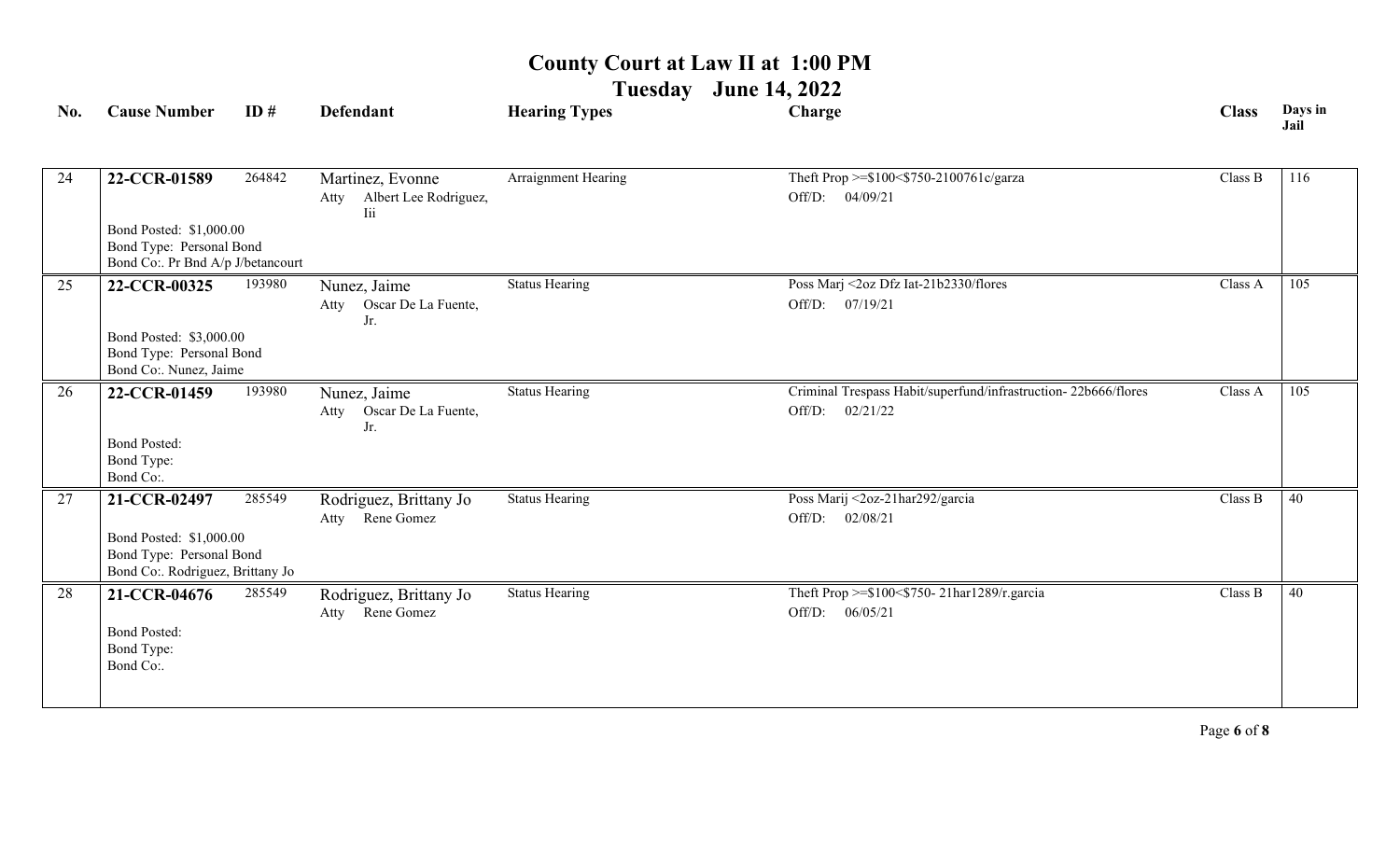**Tuesday June 14, 2022**

| No. | <b>Cause Number</b>                                           | ID#    | <b>Defendant</b>                               | <b>Hearing Types</b>              | Charge                                                              | <b>Class</b> | Days in<br>Jail |
|-----|---------------------------------------------------------------|--------|------------------------------------------------|-----------------------------------|---------------------------------------------------------------------|--------------|-----------------|
| 29  | 22-CCR-01938                                                  | 227825 | Rodriguez, Jesus                               | Arraignment Hearing               | Fail To Identify Fugitive Intent Give False Info-2022xmg0908/garcia | Class A      | 70              |
|     |                                                               |        | Rene Gomez<br>Atty                             | And Motion To Substitute          | Off/D:<br>03/29/22                                                  |              |                 |
|     | <b>Bond Posted:</b>                                           |        |                                                |                                   |                                                                     |              |                 |
|     | Bond Type:<br>Bond Co:.                                       |        |                                                |                                   |                                                                     |              |                 |
| 30  |                                                               | 216608 |                                                | <b>Status Hearing</b>             | Evading Arrest Detention- 19har9/gonzalez                           | Class A      | 1180            |
|     | 19-CCR-01684                                                  |        | Sosa, Joshua James<br>Micheal P. Trejo<br>Atty |                                   | Off/D:<br>10/28/18                                                  |              |                 |
|     | Bond Posted: \$7,500.00                                       |        |                                                |                                   |                                                                     |              |                 |
|     | Bond Type: Attorney Bond                                      |        |                                                |                                   |                                                                     |              |                 |
|     | Bond Co:. Trejo, Micheal P.                                   |        |                                                |                                   |                                                                     |              |                 |
| 31  | 21-CCR-04085                                                  | 283948 | Toberman, Jeffery                              | <b>Status Hearing</b>             | Resist Arrest Search Or Transport - 2100263516/hernandez            | Class A      |                 |
|     |                                                               |        | Anthony                                        |                                   |                                                                     |              |                 |
|     |                                                               |        | Atty Louis Sorola                              |                                   | 09/02/21<br>Off/D:                                                  |              |                 |
|     | Bond Posted: \$5,000.00                                       |        |                                                |                                   |                                                                     |              |                 |
|     | Bond Type: Personal Bond<br>Bond Co:. Pr Bnd A/p J/betancourt |        |                                                |                                   |                                                                     |              |                 |
| 32  | 21-CCR-03609                                                  | 266834 | Vasquez, Eduardo Luis,                         | Pre-trial Conference              | Duty On Striking Unattended Vehicle-21b0491/diez;                   | Class B;     | 24              |
|     |                                                               |        | Jr.                                            |                                   | Poss Marij <2oz-21b492/diez                                         | Class B      |                 |
|     |                                                               |        | Ruben Herrera<br>Atty                          | And Motion To Withdraw As Counsel | 02/13/21; 02/13/21<br>Off/D:                                        |              |                 |
|     | Bond Posted: \$2,000.00; \$3,000.00                           |        |                                                |                                   |                                                                     |              |                 |
|     | Bond Type: Surety Bond; Surety Bond                           |        |                                                |                                   |                                                                     |              |                 |
|     | Bond Co:. Angels Bail Bonds; Devolada Bail Bonds              |        |                                                |                                   |                                                                     |              |                 |
| 33  | 21-CCR-03662                                                  | 262783 | Velez, Emiliano                                | <b>Status Hearing</b>             | Interfer W/emergency Call - 2021xmg2139/garcia                      | Class A      | 305             |
|     |                                                               |        | Samuel James Solana<br>Atty                    |                                   | Off/D:<br>08/06/21                                                  |              |                 |
|     | <b>Bond Posted:</b><br>Bond Type:                             |        |                                                |                                   |                                                                     |              |                 |
|     | Bond Co:.                                                     |        |                                                |                                   |                                                                     |              |                 |
|     |                                                               |        |                                                |                                   |                                                                     |              |                 |
|     |                                                               |        |                                                |                                   |                                                                     |              |                 |